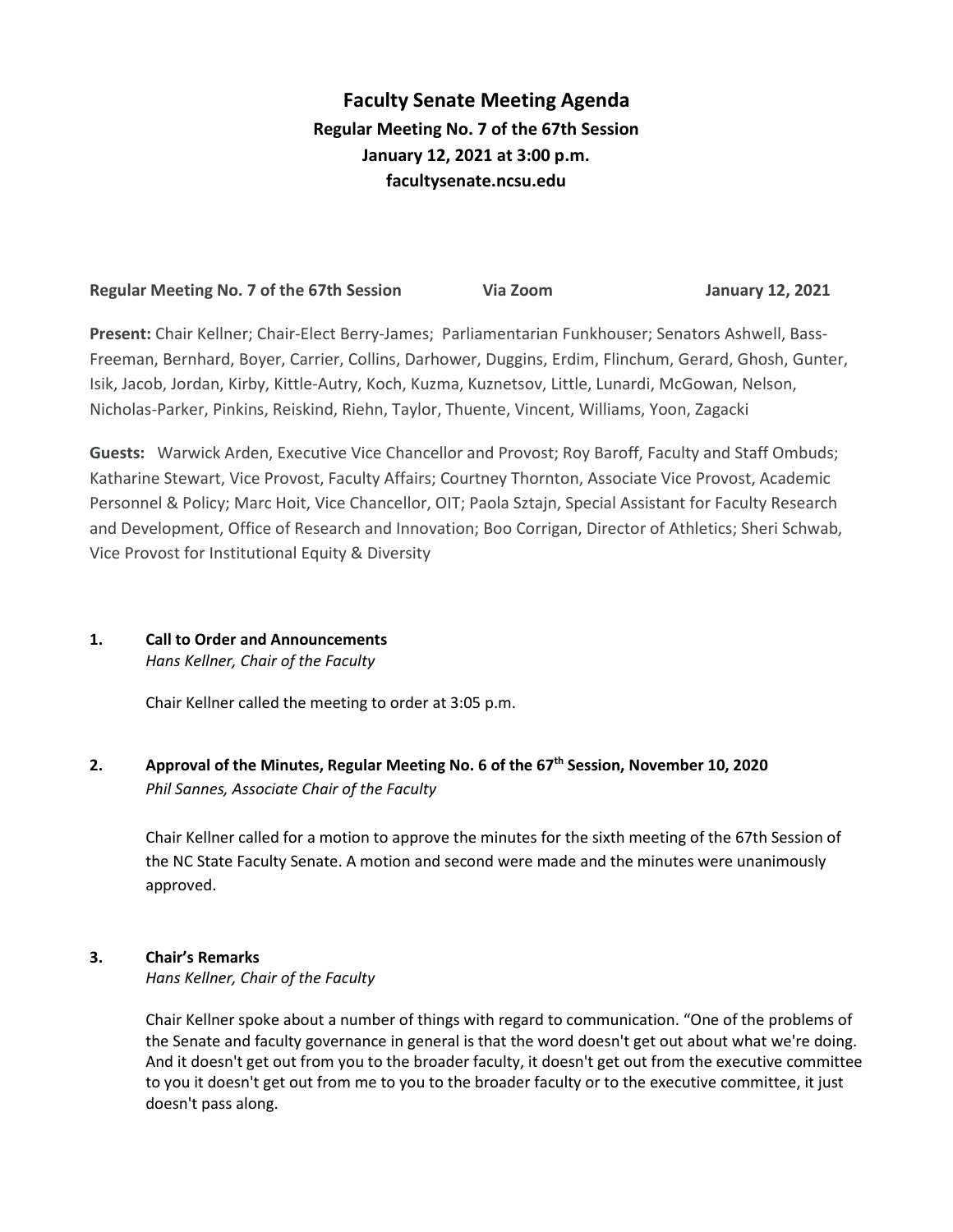He added, "About a month and a half ago, I sent the Senate a little text called takeaways from the chair, which was to account for my activities. I resisted doing this because it seems, then that it's all about me. But in fact, the Chair of the Faculty is the designated actor in a great many activities of faculty. I went through my calendars between now and the last takeaways that I sent you in at the end of November, and even though the university wasn't in session, even though it was a quiet and dead time, I was at 26 meetings."

Chair Kellner continued, "I want to make an announcement to you all to please take seriously and spread the word about filling out the University Standing Committee preference survey that Amy Jinnette has sent out. It's fair to say that our policy government's governance in academics and beyond, housing, for example, is really guided by the University Standing Committees on the one hand and the Academic Advisory Committees on the other. The difference between them isn't all that great, except one is easier to get rid of than the other. These committees are staffed primarily by faculty chosen for the standing committees. These are all spelled out in the regulations of the university, who comes from where and so forth. They all have Senators. They all have representatives from the Faculty Senate appointed by the Chair. And so I hope you all take your assignments. Those of you who have these assignments, I hope you take them all seriously. And we'll come back and be ready to bring the workings of your committee back to the Chair. This is an important want in which policy advice is worked out, under the office of Katharine Stewart and her staff. Have people fill out the forms if they're willing; this is where the coalition of the willing comes from – the people who start off in University Standing Committees, and meeting people from around the university."

He added, "Now you may also remember that at the end of last spring there was a call for the reinstitution of the University Budget Advisory Committee. Vice Chancellor Maimone set one up and I must say that this group meets often and the length of the weeds that we get into is really impressive. I think that the faculty who are on that committee have a real important interesting role anyway in questioning things that are sometimes over our head. I will point out that the last meeting Paul Williams asked some questions about the sudden rise in the debt level in the university, which certainly struck me, and he was responded to by Mary Peloquin Dodd, who pointed out that a lot of that had to do with a refinancing. So it's details like this that we can pick up out of our studies of auxiliary enterprises; athletic budgets and so forth. So this is a significant addition this year."

Chair Kellner concluded, "I've had about eight or nine meetings with the Provost in groups and one-onone, and one of the things he will probably mention has to do with the new Dean of the Division of Academic and Student Affairs, Doneka Scott. She has an impressive resume and is currently at the University of Oregon. I have not yet contacted her, but I intend to do that quite soon. She doesn't come on board until the 15<sup>th</sup> of February. The Provost also said some things in the Executive Briefing that meets every week about in the future we may not need all of our buildings, we may not need all of our faculty and staff to work on campus all the time. I would like to hear him address this more and see where this goes."

### **4. Provost's Remarks and Q/A**

*Warwick Arden, Executive Vice Chancellor and Provost*

Provost Arden announced that the University Standing Committee survey will be open through February  $1^{st}$ . "This is a very important part of our governance. Please do encourage your colleagues to fill out that preference survey that will help us greatly in putting those standing committees together."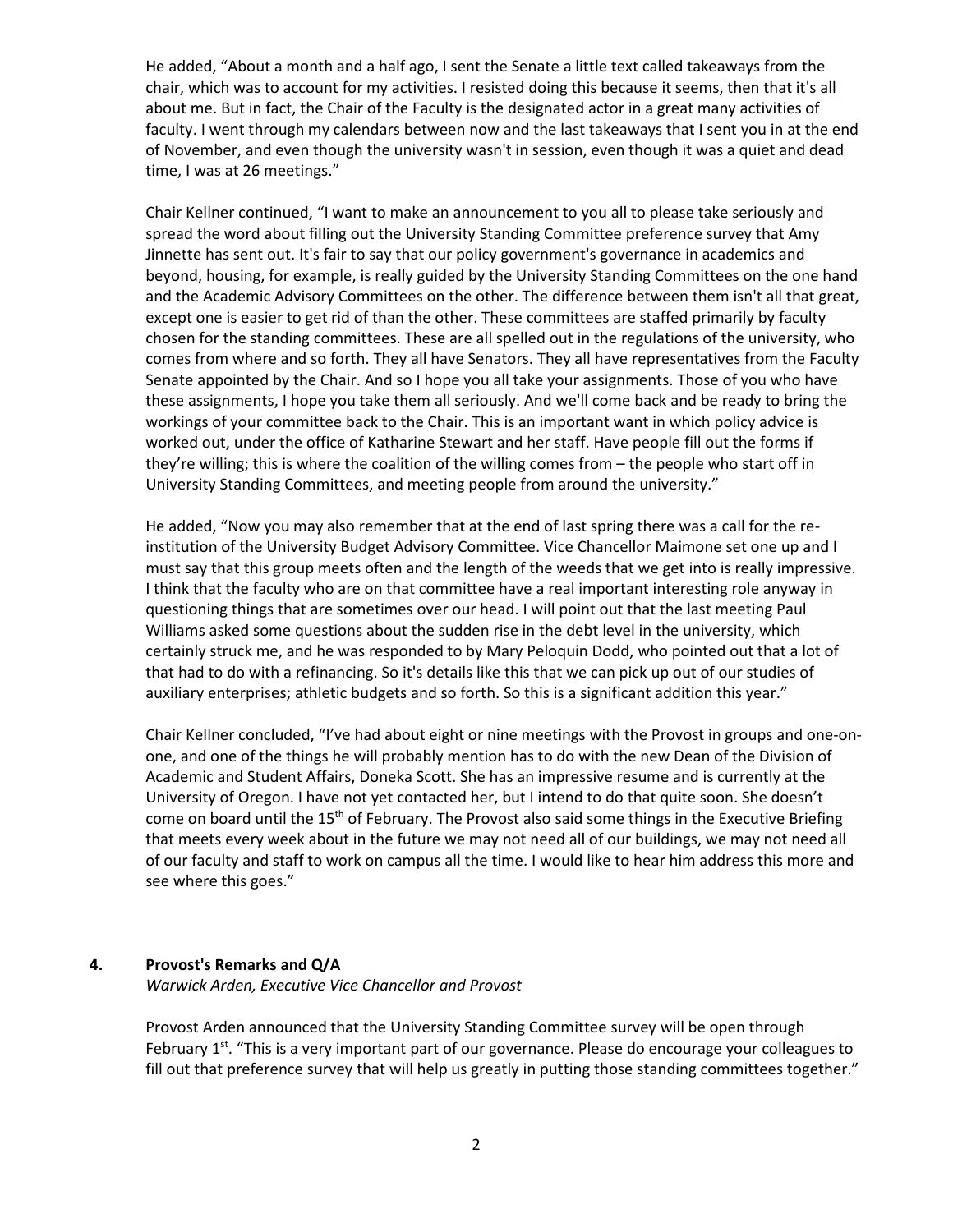He stated that classroom instruction will start Tuesday the 19<sup>th</sup>. "We will be welcoming about 4,000 students back into residence halls and approximately another 500 into Greek life. That's about half the number of students that we had come back at the beginning of the fall semester and certainly much less than 10,000 student capacity. There have been a lot of adjustments made. There will be individual rooms per student; there'll be no double occupancy either on the hall-type housing or the suite-type housing. There will be much more emphasis on face masking, much more attention to ensuring that people follow the community standards. We're also having a very vigorous return to campus testing, Covid testing, for faculty, staff, and students. You can all go to the Protect the Pack website and look at the details.

Provost Arden stated that there will be a very vigorous ongoing surveillance testing throughout the semester, and that the testing is already occurring, either directly through our Student Health Center or through a contract with a company called Radius. "The locations are in Witherspoon, Clark Dining Hall and the drive-thru facilities. We've already done more than 6,000 tests in the last week or so. There is a positivity rate of between 2% and 3%, which is relatively low compared with the community standards. And so we're testing all the way through until the beginning of next week, and then we'll switch to surveillance testing. That will be for all students living in residence halls and Greek village and they will be tested weekly. Critical essential faculty and employees, students who are employed on campus and teaching graduate assistants will also be tested. And we're encouraging widespread testing, even if you're not in what we call a required or a central group to be tested. You can be tested at any time free of charge through the sites that are available on campus. We believe both the return to campus testing and the surveillance testing will give us a real advantage in removing those who are positive from campus very, very quickly. We are finding a very significant proportion of asymptomatic positives, as folks who have no indication of illness but are still Covid positive and spreading the virus potentially to others. So widespread return to campus testing and widespread surveillance testing. There will of course be compulsory on campus face coverings for everywhere on campus unless you are alone in private enclosed rooms at your office or a residence room, or if you're actively eating or drinking while maintaining physical distance."

Provost Arden continued, "We have expanded our quarantine facilities. We have a designated 285 quarantine and isolation rooms for students who are living on campus. If you're a student who is living off campus or obviously faculty and staff, you will be expected to isolate or quarantine in your own residence. If you want to track what's happening with coronavirus data, the website to go to is NCUS.edu/Coronavirus/testing-and-tracking. We try and update that a couple of times a week and try to be as transparent as we can with the data. Now sometimes we get requests for faculty asking us if there's a positive in my building will you notify me, will you tell me what room it's in or what it's in; if there's a positive in my class, will you notify me? That can be very, very difficult. It gets into HIPAA and FERPA laws, so we have to be very careful not to disclose individuals' health information. We will be posting as much data as we legally can post on the external dashboard on a regular basis."

Provost Arden provided an update on personnel searches. "We welcome a new Vice Chancellor and Dean of Academic and Student Affairs, Dr. Doneka Scott, who is coming to us from University of Oregon. Doneka will be traveling back and forth between Oregon and North Carolina for much of the spring semester, but you'll be seeing her on campus increasingly after mid-February. We are actively searching for the next Dean of the College of Humanities and Social Sciences. Dean Braden, as you know, will be stepping down at the end of this academic year. Dean Hoversten from the College of Design will be Chairing that search."

He continued, "We also have a search for Louis Hunt's position, Senior Vice Provost for Enrollment Management and Services. Louis has been with us about 37 years and we are going to miss Louis tremendously. He has decided to retire at the end of this academic year and we wish him the very best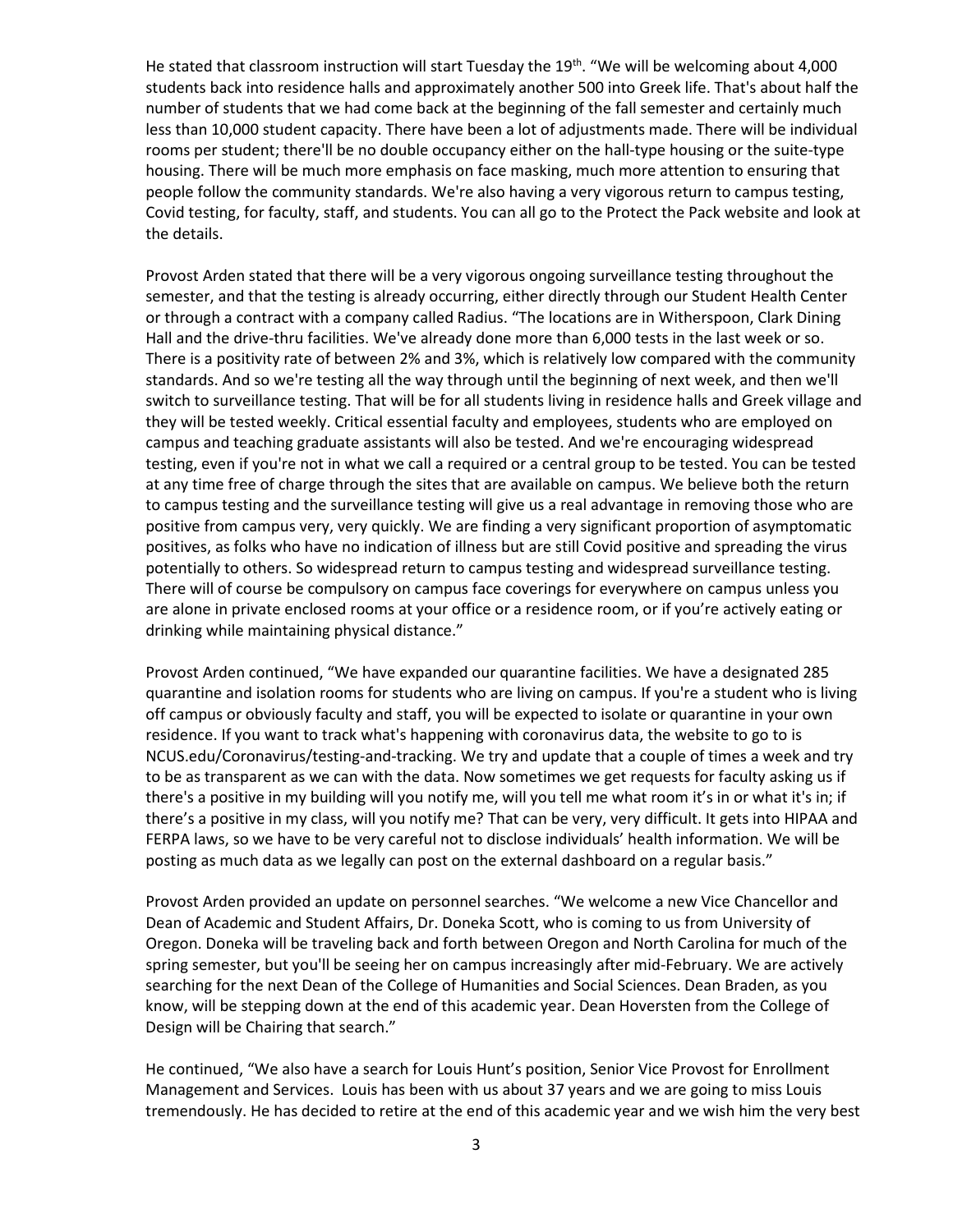after a very long and successful career at NC State. Hans mentioned that Dr. Stewart has been promoted to senior vice provost. It does come with expanded responsibilities, including taking on the current quality enhancement plan under, SACS reaffirmation and will be the lead on our next quality enhancement plan. Strategic Planning is well underway. I really want to give a lot of kudos to the committees and the many people who served on those committees and to the executive team and work hard. We have developed a draft of seven overarching strategic plan goals. These include empowering students for a lifetime of success and the impact, ensuring preeminence in research, expanding and advancing our service of the citizens of the state and beyond, championing a culture of equity and diversity, driving institutional effectiveness, being recognized as a leader for innovative partnerships, and elevating the national and global reputation of NC State."

Provost Arden reported that they are conducting Strategic Plan campus listening sessions. "We are providing these goals, along with revised values and vision, out to the campus. We are asking for your input, both through the website and through listening sessions. There will be a faculty senate listening session on Tuesday, January 26, so please do provide us with your input at that time."

#### **Questions and Discussion**

Kenneth Zagacki: I'm wondering, in light of some of the threats that have gone out to state capitals, if the university is thinking about additional security for next Wednesday, short term? Longer term, I'm a little concerned as are some of my colleagues, I think, about possible retaliations at the university against faculty who in their classes, perhaps talk about some of the events last week. Obviously, that has to be done in a very delicate way, but one can imagine the faculty members' comments being taken the wrong way and consequently that faculty member being threatened. I'd like to think well of our students and I do, but in these times one never knows.

Provost: We are certainly very aware of the societal circumstances at the moment, following the very sad events of last week. We know that there are threats at state capitals. We are on an enhanced alert, if you will. I'm not familiar with specific planning, but it would be happy to contact the head of Campus Security, Dave Rainer and company, to see specifically what they have planned in terms of increased alerts. With respect to talking about these events in the classroom, I think it would be a missed opportunity not to have a balanced discussion in the classroom. I agree that we need to be careful, we need to be delicate. Our students represent a full range of the political spectrum. But there is no doubt that particularly in communication classes and in sociology classes and political science classes, it would be a significantly missed opportunity. This is potentially one of the more significant events of our students' young lives. They may not recognize that yet, but these are events that will play out in the history books for some time. I think it just has to be done delicately and objectively, and I would staunchly support those who do that. I think to not discuss major events of the day through fear of some kind of retribution would be inappropriate. It's just got to be done in a balanced and objective manner.

Philip Sannes: I have a question that came through from Jade Berry-James concerning faculty who want to come to campus to get books, teaching supplies or other research materials. Has there been a protocol established? Is there testing required? Please advise.

Provost Arden: Testing is required for those faculty who will be on campus frequently and are in what we call forward facing positions. If all you're doing is coming to campus occasionally to get books and supplies and you're coming in or out of your office occasionally, testing is not required. It is recommended that you take advantage of the free testing service. It is very convenient and on campus so that is strongly recommended. But if you're in minimal contact with others and you are at minimal contact with students, then it's not required.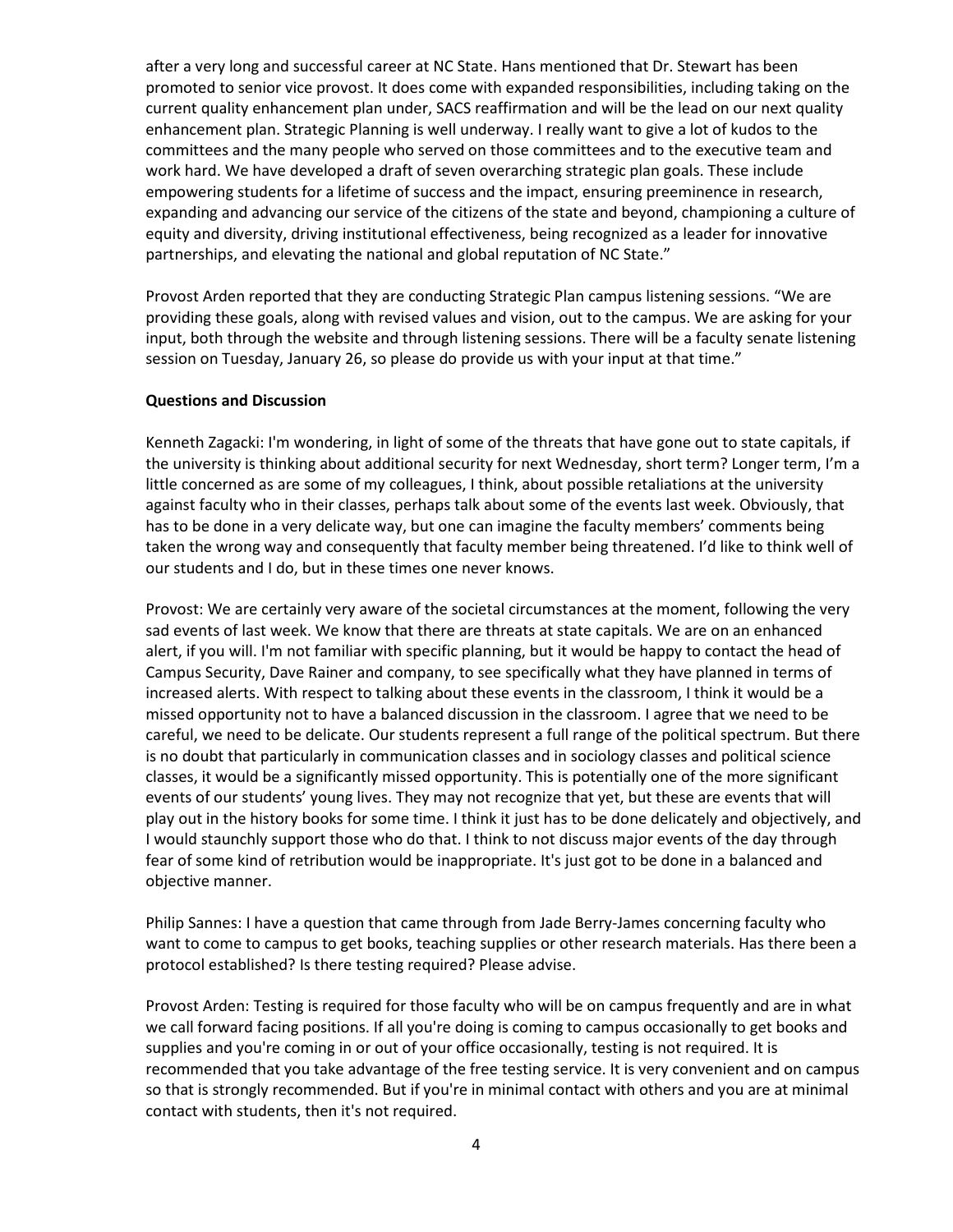Fikret Isik: I am with the College of Natural Resources. Maybe it's a little too early, but I would like to know what to expect about vaccinations on campus in the coming months. Is there a timeline?

Provost Arden: That's a great question, and we are in the thick of working through that at the moment. I actually just got off a Zoom with Amy Orders about 30 or 40 minutes ago, and it's constantly evolving. So we have been designated as a vaccination provider, our student health program. It's unclear at the moment exactly what that means. Does it mean simply that we will have the vaccine available to care for our own faculty, staff, and students, according to the categories established by the state? There is some more recent discussion that I just learned today about us being asked to be a vaccination center for the county. What I can tell you is this is moving very, very quickly and there are not a lot of definitive decisions at the moment, but there is a lot of pressure to get the vaccine out and get it out quickly. We could see this happen as early as the end of January or beginning of February, but it has yet to be determined if we would simply be a provider for our own faculty, staff, and students or whether we would get the vaccine in time. For example, if you are a faculty member with pre-existing conditions, is it quicker to go through your own health provider or wait for the Student Health Center? That all has to be worked out, but we are seeing an expanding role for our Student Health Center, and it will depend on whether we agree to be a vaccination provider for the community beyond their own campus community. So lots more coming, I would say, within the next week or so there will be a lot more information. That conversation is evolving very quickly right now.

Andrey Kuznetsov: My question is about protective equipment for faculty like masks and other gear. Are we going to get any?

Provost Arden, My understanding is that there has been a huge amount of protective equipment that has been delivered; masks, hand sanitizer and other. If you have not had access to that, I suggest you contact Amy Orders at emergency management and business continuity as quickly as possible. My understanding, particularly if you go to the website, is there has been a pretty massive deployment of protective equipment including masks and sanitizer, throughout pretty much every unit on campus. So perhaps contact your college to see if it's there and where it is and how you get it. And then if that fails to yield the results that you want, contact Dr. Amy Orders at emergency management. Knowing Amy, she will probably hand-deliver it to you.

Robert Riehn: I have a question about the Covid testing. I understand that there will be a surveillance program and I'm thrilled about that. My question is two-fold. One is will it be required, and if it is required, so you have some kind of model that the testing is dense enough to actually contain an outbreak?

Provost Arden: It will be required for some. So for example, if we look at students, it will be required. Weekly testing for all students who are residents on campus or students who are working on campus, including working in research. We were talking about making it required on a weekly basis for all students who live within a mile of campus. I think we've backed off and are making it strongly recommended for those. It will be required for a certain subset of faculty and staff still considered to be in forward facing positions. The details are available on the Protect the Pack website, If you don't get the answers that you want there, go to Dr. Amy Orders once again at emergency management. There's an old saying that says we can't test our way out of this. And I want to make it very clear. We think testing will give us a significant advantage, both return to campus testing and vigorous weekly surveillance testing, but there are still going to be outbreaks on campus, there are still going to be cases on campus. There is almost no doubt about that. What we hope to do is identify as many positives as quickly as we can and through a vigorous contact tracing program, which is run through our student health service, make sure that we isolate and test those who are in direct contact with any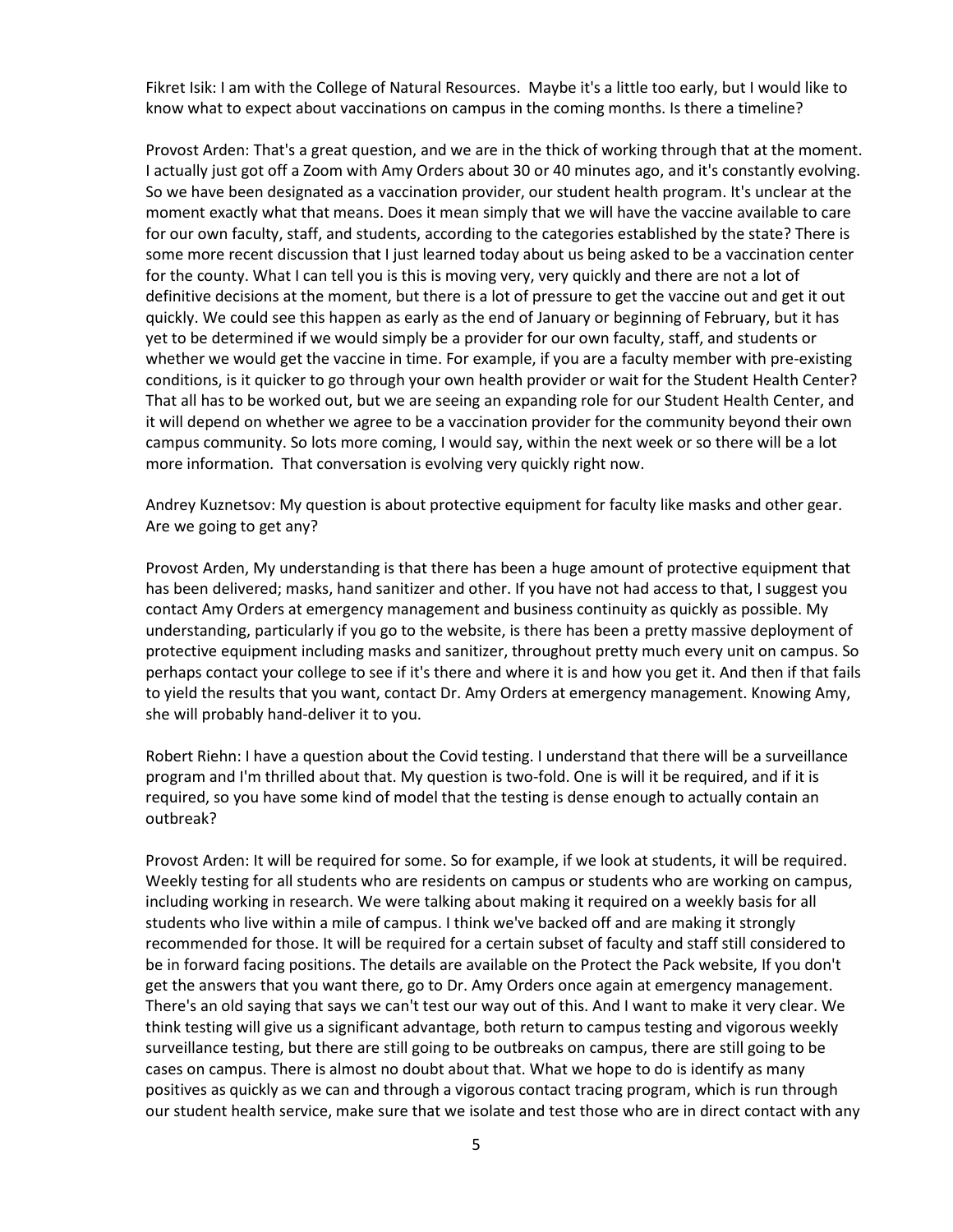positive. By removing as many positive individuals from campus as quickly as possible, because remember we believe that something like 60 to 70% of positives are asymptomatic. So by identifying those that are positive and their contacts as quickly as possible, you decrease the risk of spread around campus, you decrease the risk of a significant outbreak. But I'll tell you right now, there will be cases on campus and there will be clusters on campus as well.

We'll try and keep you informed of those as best as possible. But yes, we've had a lot of folks working on this, not just Dr. Casani. We're very fortunate to have a director of student health, who is a Master of public health and comes to us from Johns Hopkins and was the Director of Public Health of the county. This is her forte. She lives and breathes this all the time and works with others on campus, including Dr. Julie Swann, the head of the department of industrial systems engineering, who is a recognized national expert in pandemic modeling. So we have a lot of eyes on this. But at the end of the day, there's no foolproof way to keep the campus completely safe. And so I do ask everybody to be vigilant, be tested and take the appropriate actions, and encourage those around you to do the same. Continue to use the usual mix of face-masking, distancing, handwashing etc. If you look at the state data and the county data, it's a bit scary. I have a tendency to get up and look at it every morning, which is not a great way to start my day, but the numbers are supposed to peak here in the next week or 10 days and then begin to come down. If we can have vaccine deployment, they'll come down even more quickly, but it is a very difficult situation at the moment. We did go through a lot of discussion on a plan B and was it worth doing what Chapel Hill did. They're going to online classes for the first three weeks, but they're allowing students and everybody to come back on campus. We don't see significant advantages of that and we are not criticizing their decision for their own reasons, but the reality is that we believe that most of the transmission is not occurring in the classroom and only about 12% of our undergraduate credit hours are actually being delivered face to face. So classroom loads will actually be very light. The important thing is to decrease transmission in the residence halls, the library, in Well Rec, in Talley, and inappropriate social gatherings is really the most important part. So will everything that we're doing stop outbreaks on campus? Probably not, but we do hope to significantly limit it.

Robert Riehn: Universities have apparently been able to test themselves out of it and I'm worried that those universities that have tested themselves out of it have tested students more than once weekly, so I'm gravely concerned that we are again under testing.

Provost Arden: I wish Dr. Casani could answer that. We are prepared to do, with the surveillance testing that we have designed now, it will be about 8,000 tests a week. Is that enough? I'm led to believe so. But I do know that there are other universities that have tested multiple times a week. Our athletic teams, by the way, some of them are being tested three times a week. So pretty clear, the more testing you can do. The other side of the coin is that we are pretty stretched for our resources, both our physical and our human resources by the time you start running 8,000 to 12,000 tests a week. We are setting up our own internal testing lab. We're modifying the lab, we've ordered the equipment and it should be in later this month. That should be stood up and ready to go by roughly the middle of February. But until then, we will be relying on Lab Corp and Radius for our testing.

Philip Sannes: Based on what happened in the fall, can we expect cases in Wake County to spike again once students return to Raleigh?

Provost Arden: My understanding is the biggest spike will be now, in the next two weeks, next 10 days and all projections are that they will decrease after that. If you look at these small spikes that we had in the fall after students came back, is really very, very small compared with what we're experiencing at the moment. We were down around 1500 new cases per day and currently we are 10,000 to 11,000 cases per day across the state as a whole. So, it is my understanding that a local spike is not anticipated, or it will be small in comparison to what is happening at the state level at the moment.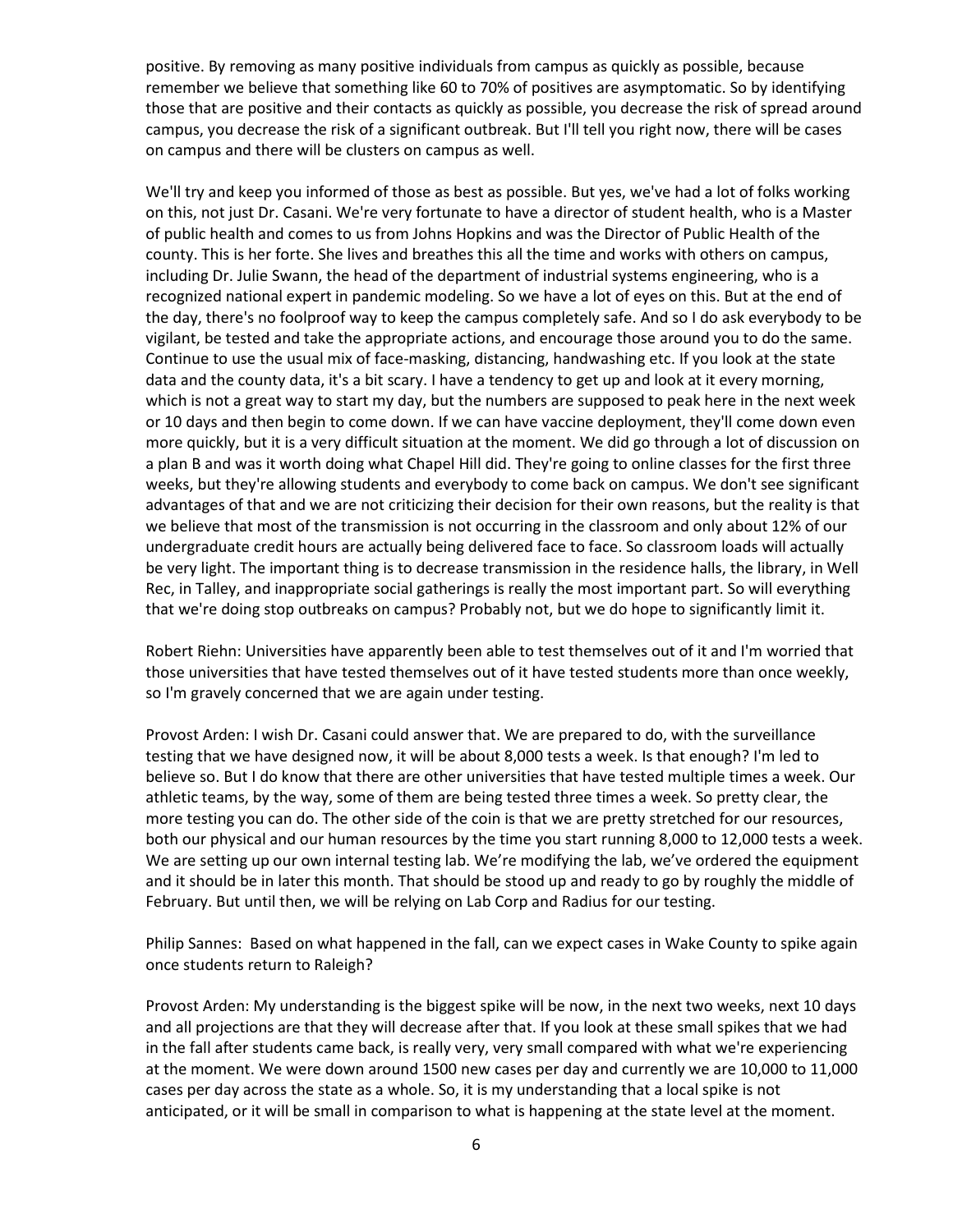Hans Kellner: I received some questions from several senators about testing, and particularly from people from off campus. I went to Dr. Casani and she immediately responded with an answer. I'm not all that crazy about the answer, but in any case, I just want to say she is remarkably responsive. It's as though she's always waiting to be asked. This leads me to one of the things I've picked up in some of the meetings I've seen mentioned over and over again is the complete importance of self-reporting. This means self reporting if you are ill with it. I know at least two people in this Zoom group who in the last month, have had the virus, and perhaps more. Self reporting is so crucial because what they're looking for is the kind of epidemiological structures and trends that they're after. And this is also true of testing. If you get tested by the University, these tests, negative or positive, come back . But if you get tested elsewhere, they want to know whether it's positive or negative. I also want to add just a bit of a detail about the four testing spots on campus. As you may know, there are two walk ups, there's a walk-in in the Clark dining hall and there's a walk-in in the Witherspoon's student center. There's a drive through testing center in Dan Allen parking facility and in some other parking facility. They are all listed there.

Philip Sannes: There's one more question from Dr. Robinson. Are there any plans to encourage wide adoption of the "Slow Covid NC" app?

Provost: My understanding is that Dr. Hoit and company have evaluated the app and don't feel that it adds significantly to what we're doing. If you wish to download it you can, but we are not extensively relying on it because the input that I've had is that it is not adding significantly to the efforts that we have underway.

#### *5.* **Remarks – Faculty Innovation and Entrepreneurship**

*Paola Sztajn, Professor*

*Department of Teacher Education and Learning Sciences, College of Education Special Assistant for Faculty Research and Development, Office of Research and Innovation*

Dr. Sztajn explained to the Faculty Senate that in her presentation she will review a project she did as a Provost Faculty Fellow last year. "As you might know the Provost started that opportunity for faculty. I applied and was honored to be selected for it. I worked for a year with two mentors. Katharine Stewart was one and Tom Miller was the other one. .I want to share some of the results with the Senate, because I would love to hear your input, feedback and consideration for next steps."

She continued, "So the motivation for my project was actually very personal, but I believe many faculty, and it was true for myself, we come into this profession, with a lot of curiosity, particularly if you are tenure track faculty working on research and you have a desire for new knowledge and then also a desire for societal impact; how can my work, improve what's happening in society? And reaching what I call the last third of my career, these two questions have really been important to me. Has my successful career generated the kind of societal impact that I wanted when I started in academia? And how could we increase the societal impact of faculty work? So that was really the motivation for my project."

Dr. Sztajn added that she has come to think that innovation and entrepreneurship can be a way to increase faculty societal impact, and so that's what she worked on last year. "I started with a lot of discussion with Tom Miller about how to define these terms in very broad ways. We came up with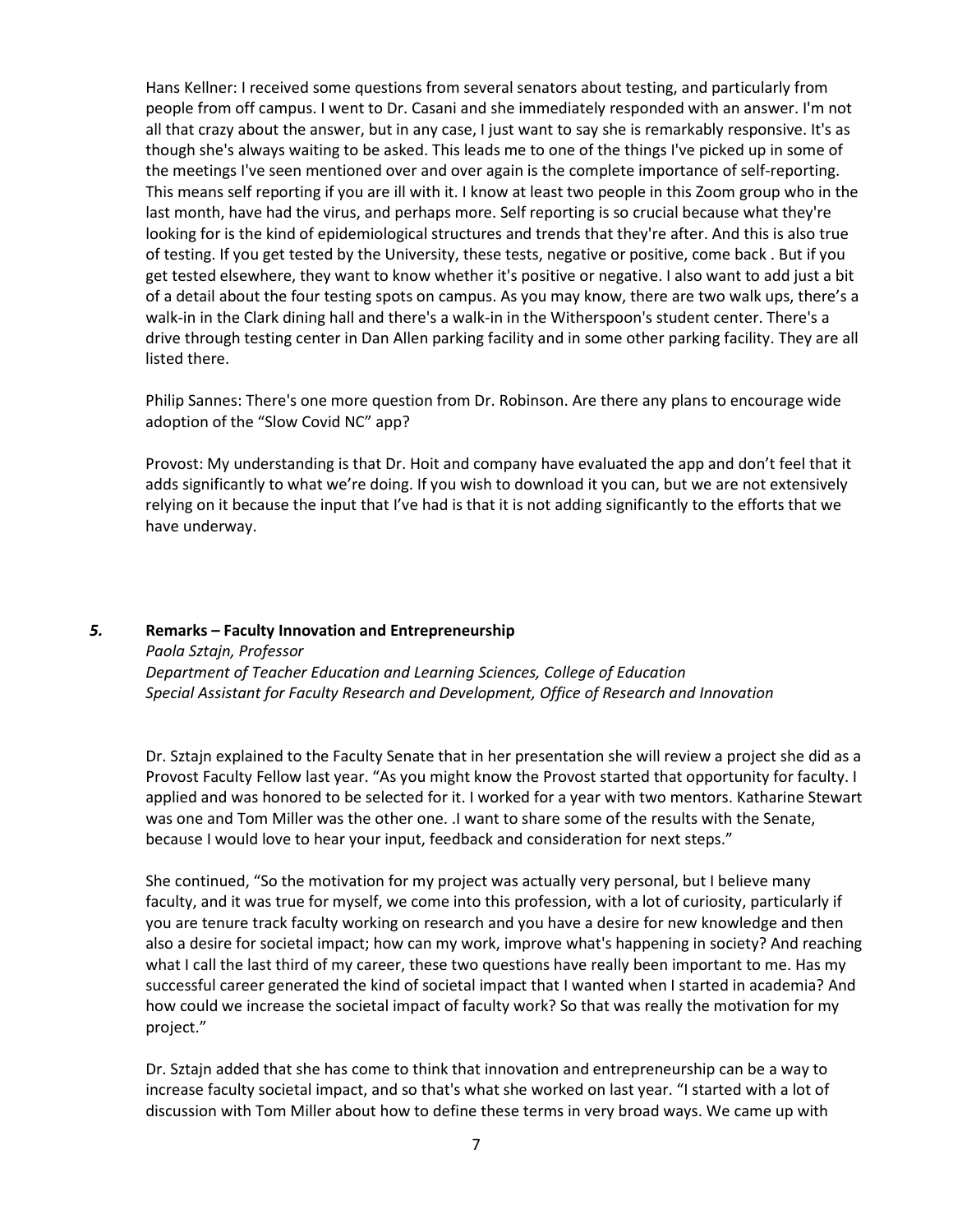these definitions; innovation is the creation of something. It can be a product to a process, a service that generates social values and impacts society by improving something that already exists. But then entrepreneurship is the pursuit of opportunities beyond resources controlled to harvest the social impact of the innovations through models that creates impact."

She continued, "And I think this definition of entrepreneurship is important because it talks about how do I take something and when I don't necessarily know or have all the resources, and actually take whatever I created through innovation. I believe most faculty who work in research are generating new ideas, new knowledge. So how do I take that into something that can impact society when I don't necessarily have all the resources to harvest such impact? So the question I want to discuss with the Senate today, and I will pose it again after I share some of the results of my faculty project is, if we value innovation and entrepreneurship as a way to augment faculty societal impact, how can we meaningfully include innovation and entrepreneurship in the faculty reward system? So how do we encourage faculty to do that and demonstrate its value, which I believe in academia, mostly happens through reappointment, promotion and tenure. This is the biggest reward system we use. So if we say we value it, if we do, how do we connect these two things? That was the main question that guided my projects."

"So for my own project during 19-20, I looked at how are innovation and entrepreneurship currently considered in RPT policies, rules and regs through the University and then what are faculty and department heads' perceptions of the role of innovation and entrepreneurship and the RPT process? I'll quickly share the results of my work on these two questions and again, I want to spend time hearing from the Senate and your perception about these issues."

Dr. Sztajn explained that for the first questions about how is innovation and entrepreneurship present in RPT, she basically reviewed the university rules and all college rules. "I did look at other universities as well, but I am not going to talk about that here. My findings were that at the university level, I believe there is plenty of openness to include innovation and entrepreneurship among the realms of faculty responsibility. Faculty have six realms of responsibility. Creativity is supposed to be encouraged and rewarded in all of them. There is one realm that is specifically about technological and managerial innovation. There is a realm for engagement with constituencies, which is another area, and there is space within the research and knowledge creation realm, discovery and knowledge through discipline guided inquiry, to consider in entrepreneurship as a way to demonstrate the impact of faculty work."

She added, "However, when we get to colleges, the college rules vary immensely. In some colleges, there is explicit mention of things like software development, intellectual property, patent, tech transfer, peer adoption of new methods, demand for high level consulting as ways in which one demonstrates the impact of their work. In some colleges, these are specifically mentioned under the research realm, the discovery of knowledge realm. Some other colleges not just hint, but in some cases explicitly say that basically publication and grants are the primary way to show the impact of your scholarship when it comes to promotion and tenure. So it seems to me that a lot of the differences across the university are more at the college level than at the university level. In my conversation with faculty, there seems to be also a lot of variation inside of colleges with some departments valuing it more than others.

Dr. Sztajn continued, "To get to my second question, I was interested in the perception of innovation and entrepreneurship and the faculty and department heads' perspective. So I did a survey and focus groups with 58 faculty and department heads. I invited almost 300, based on criteria such as they weren't part of the faculty excellence, they were recommended to me by associate Deans or department heads. They were recently tenured faculty, they were faculty recognized for a strong voice in the DBF's. So I had a list of faculty and again, I got 58 to participate. Eighteen percent of them were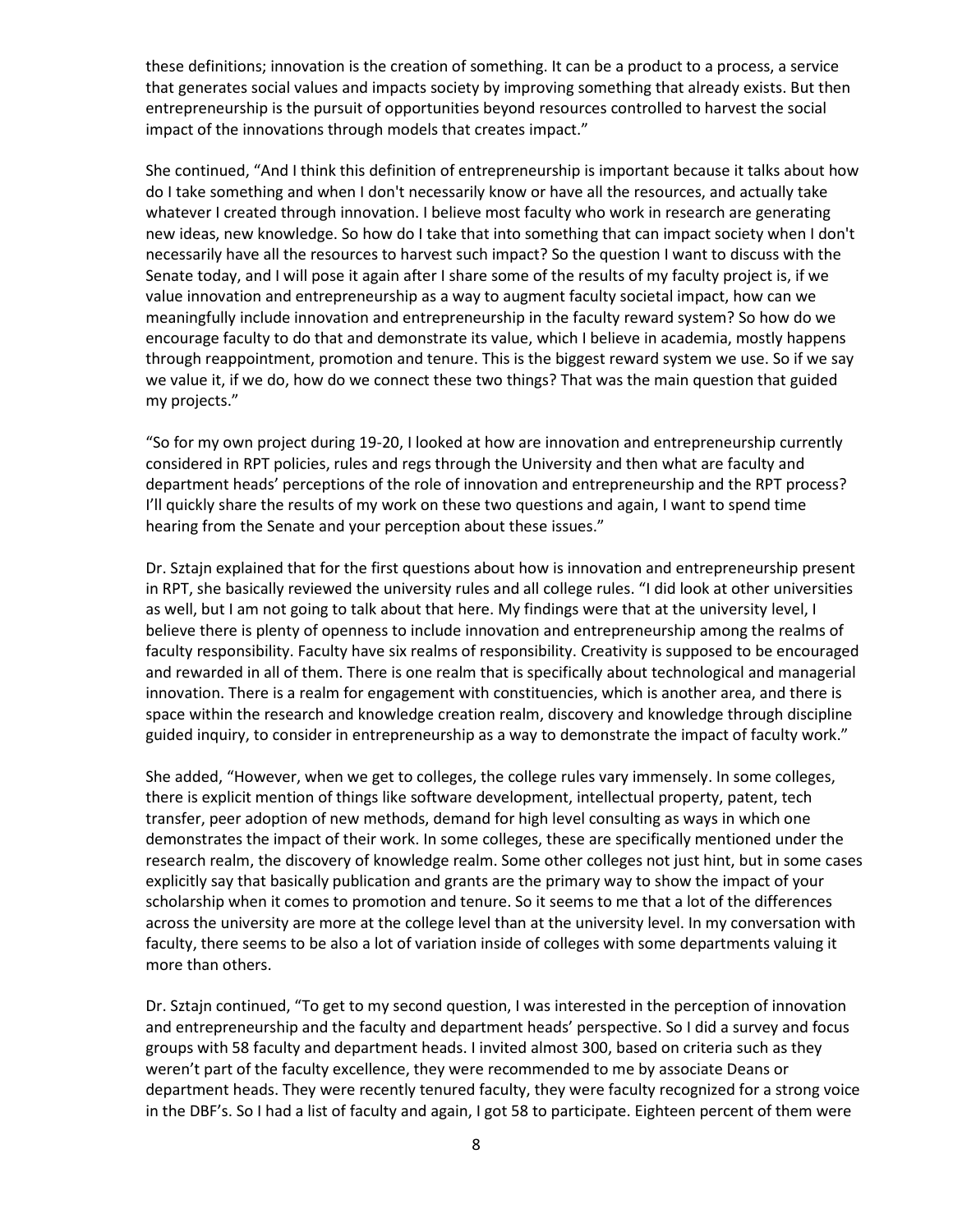department heads, assistant professors, associate professors and full professors. Because I'm really interested in reappointment, promotion, and tenure, I was focused on tenure track faculty. That's not to say that there aren't amazing professional faculty doing a lot of work in innovation and entrepreneurship, but for this project I was really focusing on the tenured and tenure track faculty."

Dr. Sztajn reported that the participants were across colleges. Half of them had been at NC State for less than 10 years, they were 60% men, which is in line with the University's numbers, and about 80% white. "A few important findings that I think are worth sharing with this group are: There was a lot of discussion about the definitions of innovation and entrepreneurship in my conversation with the faculty. The initial definition I had that I've been working on that is very broad was not widely shared. One issue was that most faculty who have research as part of what they do already consider themselves innovators. So there was this idea that every tenured and tenure track faculty is by definition an innovator, because we are working at the frontier of knowledge in our fields. So research is innovation, per se, and I think when I talked to other colleagues, not the faculty, there was this idea that innovation had to serve a particular purpose to be innovation, but in faculty's perception is no, if you generate new knowledge, that is innovation, per se."

She continued, "The second issue that came about was that entrepreneurship was mostly viewed as related to monetizing knowledge and the creation of businesses. And so, spending time in these definitions would be important for any discussion and in the focus groups, we spend some time trying to think about how do we consider it from a societal impact perspective. So that was one big discussion in these groups that was important. Then there were three kinds of attitudes toward innovation and entrepreneurship. And again, that's the bulk of what I want to share with you. These align well with what we know about diffusion of innovation, but we had all of them here on campus. So we had a lot of concerns and I'll share with you some of what the concerning type of statements were about. We have people who are curious and are saying, yeah, we should consider it; it's a culture change, it's interesting. Then we have those who already embrace it. And when you think about diffusion of innovation, they would be the early adopters. So we have some of them on our campus."

She stated that she has put the comments into groups, not the people into groups. The comments that demonstrated some embracement were things like the public is interested in universities' contributions to larger problems, so this is important. "Those who fund the university don't care about H index; we say we are about societal impact, so this is one way of doing it; it brings recognition to the university outside of the university; it generates interest and brings new students; if we don't do it we are going to be left behind; it helps with ranking, it provides better education and jobs for our students; it engages faculty for important societal problems that come from outside academia; it supports recruitment of our students."

She added, "So those are some of the general comments for those who are already embracing innovation and entrepreneurship. Those faculty who were curious and want to know more, and are part of what I'm calling the early majority, said things like faculty are by nature, my nature already innovative, so we are kind of already doing it; we need to spend time on definitions; commercial activities are important, but they are high risk, but they can also be high reward; [unintelligible] are already designed to accommodate innovation and entrepreneurship, so we are okay; we need more clarity; DVFs need more understanding of what this would be; there is growing pressure from universities to demonstrate their values so we should think about that; it could provide some faculty new ways to demonstrate their impact; it can help disseminate our scholarship. So those were the kinds of comments that showed that there's some interest; I'm curious but not yet embracing it."

Dr. Sztajn pointed out that there was this group of comments that demonstrated concern, or what she calls the late majority. "They had arguments such as research, teaching and service are the key mission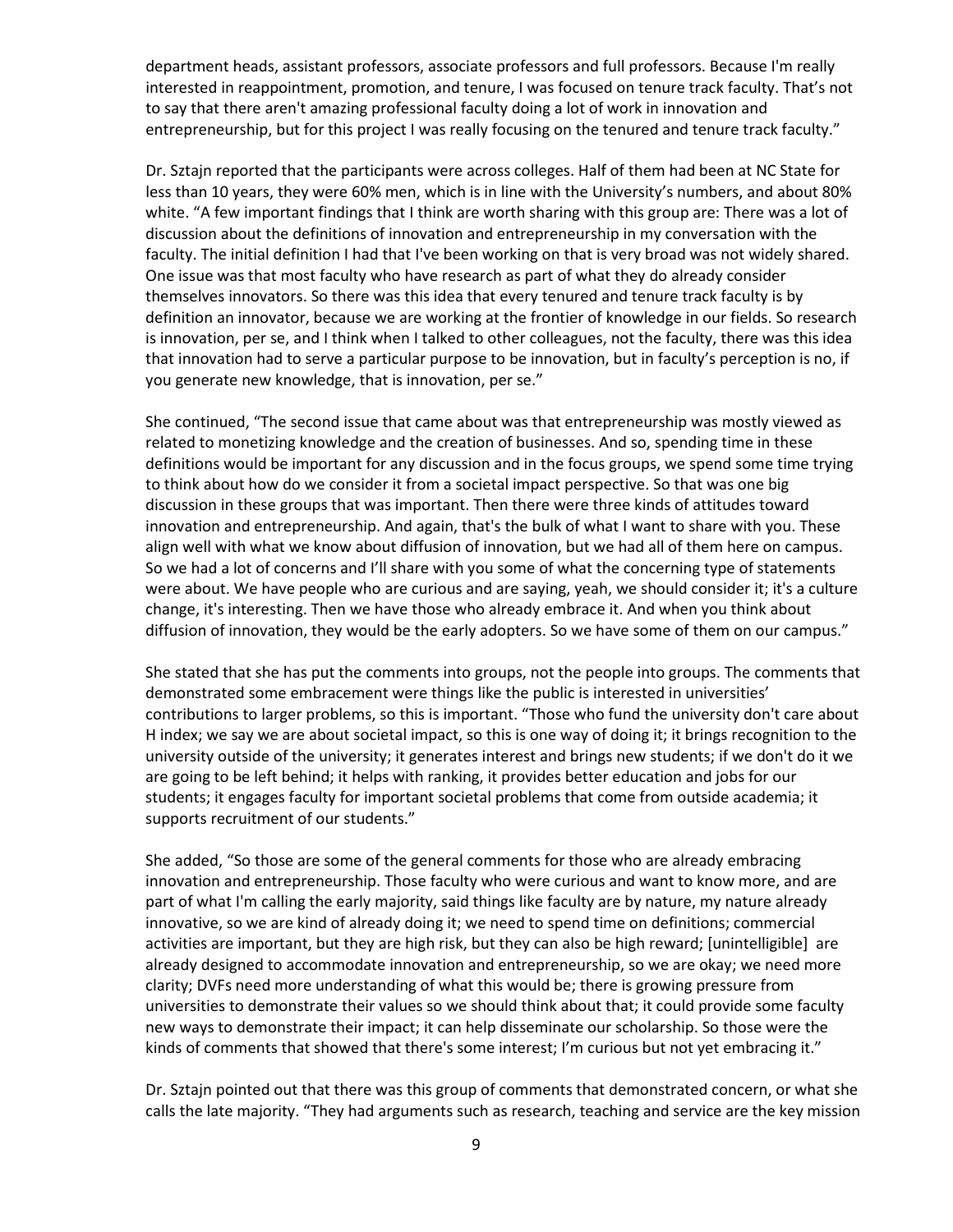of the university and we shouldn't change that; faculty members are already overwhelmed with too much to do, why would we add to what they have to do; entrepreneurship is risky by nature and doesn't work well when you have a clock and a timeline; it takes too long for anything to pay out when you are an entrepreneur; they don't bring additional financial support for departments; external evaluators don't know how to evaluate it; it can create a division between colleges because it may be more applicable to some colleges than others. So what if I'm in a college where this is not something we do; some faculty are considered selfish if they spend time on their own business versus on department interests, and therefore, some of these faculty are not considered good citizens of their departments; there are no metrics are good ways to evaluate innovation and entrepreneurship; it would take away resources from other more critical areas and it doesn't help with our rankings."

She continued, "So in my conversation with these 58 faculty members, I heard from these three different types of perspectives, and comments of the nature that I'm sharing with you all. The thing I heard from mostly the early adopters and some of the department heads is that the faculty who are currently doing it are doing it as "a cherry on top of your cake." So if you already do everything else, then you are allowed to do this as well. And yes, if you're doing well and everything else, this looks great, but it currently DVFs do not, in general, consider it as the main value in their DVFs."

Reminding the Senators of her initial interest, she continued, "How do we increase faculty societal impact and have we achieved, as academics, the kind of societal impact we wanted to when we started on this trajectory? And then I'll leave the Senate with the question that I posed at the beginning. I hope to hear from some of you. If we value innovation and entrepreneurship as a way to augment faculty societal impact, how can we on our campus meaningfully include innovation and entrepreneurship in faculty reward system?"

Lisa Bass: I thought about, most of the time you were talking, the issue that we talked about on the Senate last year of who owns the products and who owns the rights, if you're a faculty member. We mostly talked about books, but the issue came up as to who would own the rights to whatever the faculty members produced. So I'd like to hear your thoughts on that and maybe if that was an area of conflict or just a concern for people maybe knowing how to go about being an entrepreneur as a faculty member.

Paola Sztajn: We have a very robust Office of Research commercialization that approaches innovation and entrepreneurship from one specific perspective, mostly looking at patents and looking at startups. They do have a set of policies about who owns what. Although I'm not an expert, I know those exist. From a faculty who is on a grant, I know that anything that I develop that's funded by a grant that's given to NC State belongs to NC State. I think some of these rules come from the Office of Research Commercialization and it might be good to continue that conversation with them in terms of ownership. My understanding is that I think departments get a little bit when a startup is created, but it's not a significant contribution to the department.

In my conversation with the faculty, I heard both. I heard it's great working with the Office of Research Commercialization and then I also heard they don't understand anything about what I do and a lot of faculty in the Humanities also said they don't understand me. And so I have been also talking to them to try to think, how do we broaden their understanding. I believe they are very receptive to the idea of broadening the understanding of what entrepreneurship is, what kinds of startups. My interaction with them as associate dean prior to this project actually, they did a great presentation in my college where they picked examples that were particular to my faculty. For example, a faculty that developed a new psychological measure and took that into an app and was able to bring that knowledge to a really wide group of faculty. So they have some examples in most areas of things that faculty generated through new knowledge that then became available to a broader group and through that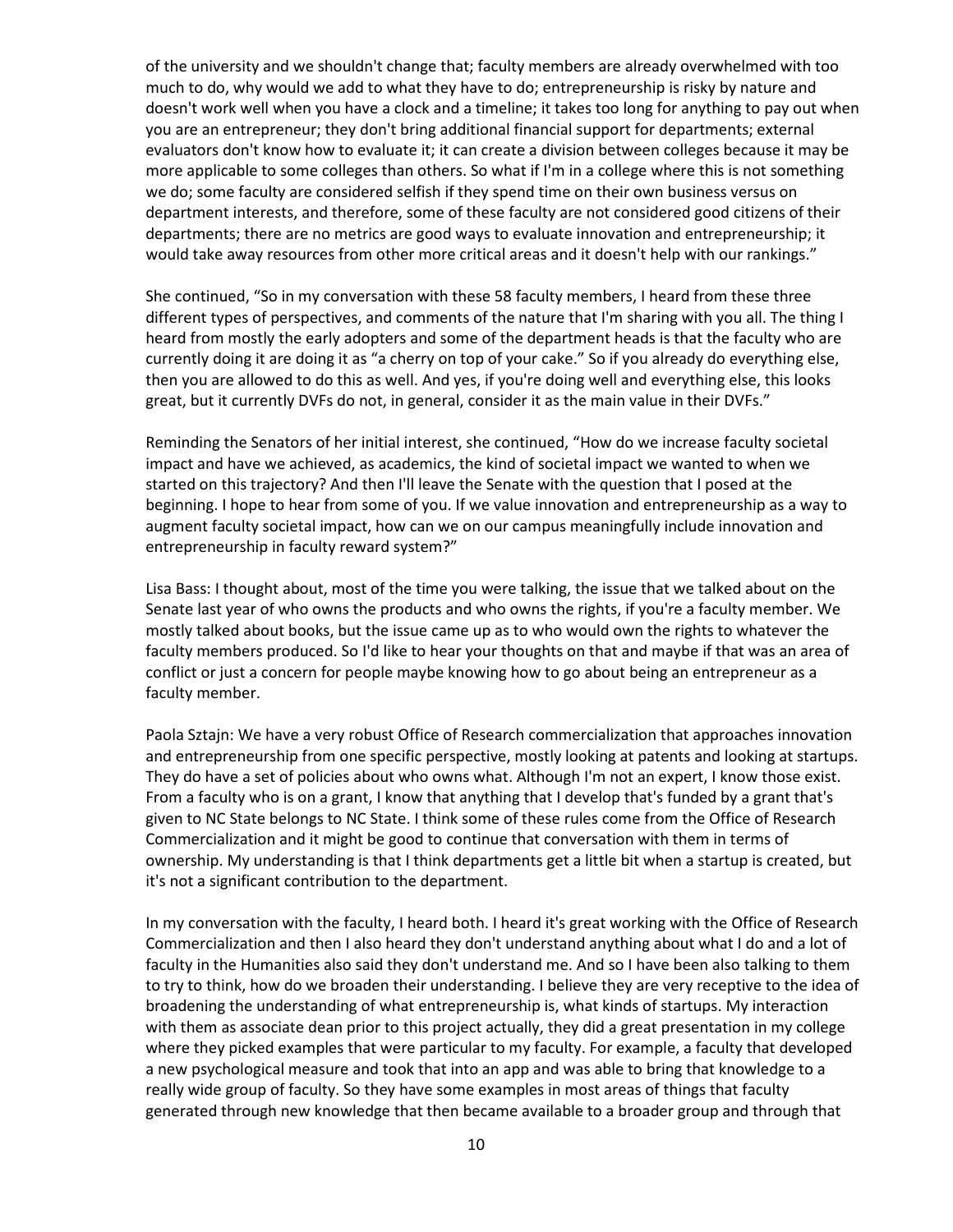had larger impact. I do think they value this idea of larger impact and hopefully it's not all about the monetizing.

Hans Kellner: I'm seeing this from a rhetorical perspective, and there is a classic distinction between different kinds of terms. Some terms are called dialectical terms and some are called [unintelligible] if I say a person is tall, it's different from saying that person is six foot three. If I say that person is dumb, it's different from saying person has an IQ of 88. Often, conversations are clouded between groups of people who understand the dialectical terms in very clear ways without need to go to absolute terms. And I think innovation may be one of these terms. Interestingly, in the middle. If I say, gee, I never heard of that before, it's a little different from saying I searched the patent records and it's never been patented before. These are absolute. To say this is a real innovation, it's a dialectical term. So I think when you move back and forth between the disciplines and the discussions, you might try to think about how do we arrive at more absolute terms for what are dialectical terms like innovation, which can slip out of your hands when you move from field to field, as I suspect you've discovered

Paola Sztajn: Your comment makes me think about a topic that came on again and again, which is the issue of metric. How do I know that this was important? How do I measure? How could DVFs assign value or more absolute terms? For the last year I have been part of a coalition of about 60 universities that are discussing this topic. This was a grant funded by the National Science Foundation that ended up sending a question to Katharine, whether NC State was interested. I had been working on that topic, so I have been participating in that discussion. This group has been working on metrics and ways in which to measure or provide absolute terms for some of these ideas. I think one initiative on campus, if there is interest in innovation and entrepreneurship, I think, an initiative on campus to help define what these metrics could be, I think would be helpful because it could provide departments with at least a starting point to say, okay, from these, what might we want to consider and what makes sense to us? I'll send their final report and senators can look at it. This coalition started to try to define some ways in which those could be considered. And I think that would be a valuable exercise for our campus if we want to increase the recognition of innovation and entrepreneurship.

Hans Kellner: It might be. But I think you'll also want to recognize that the reason we have dialectical terms is that in certain areas there's a tremendous emotional and professional identity linked to those terms, and a kind of resistance to the absolute terms of metrics. But this is a fascinating topic. Thank you.

#### *6.* **Senate Discussion**

*Moderated by Hans Kellner, Chair of the Faculty*

Senators were sent questions prior to the meeting so they could respond to and discuss during the meeting. The questions are:

- 1) Why did you first decide to run for the Faculty Senate?
- 2) How have you benefited from being a Senator?
- 3) What is the best thing about the Senate?
- 4) How can it be better?